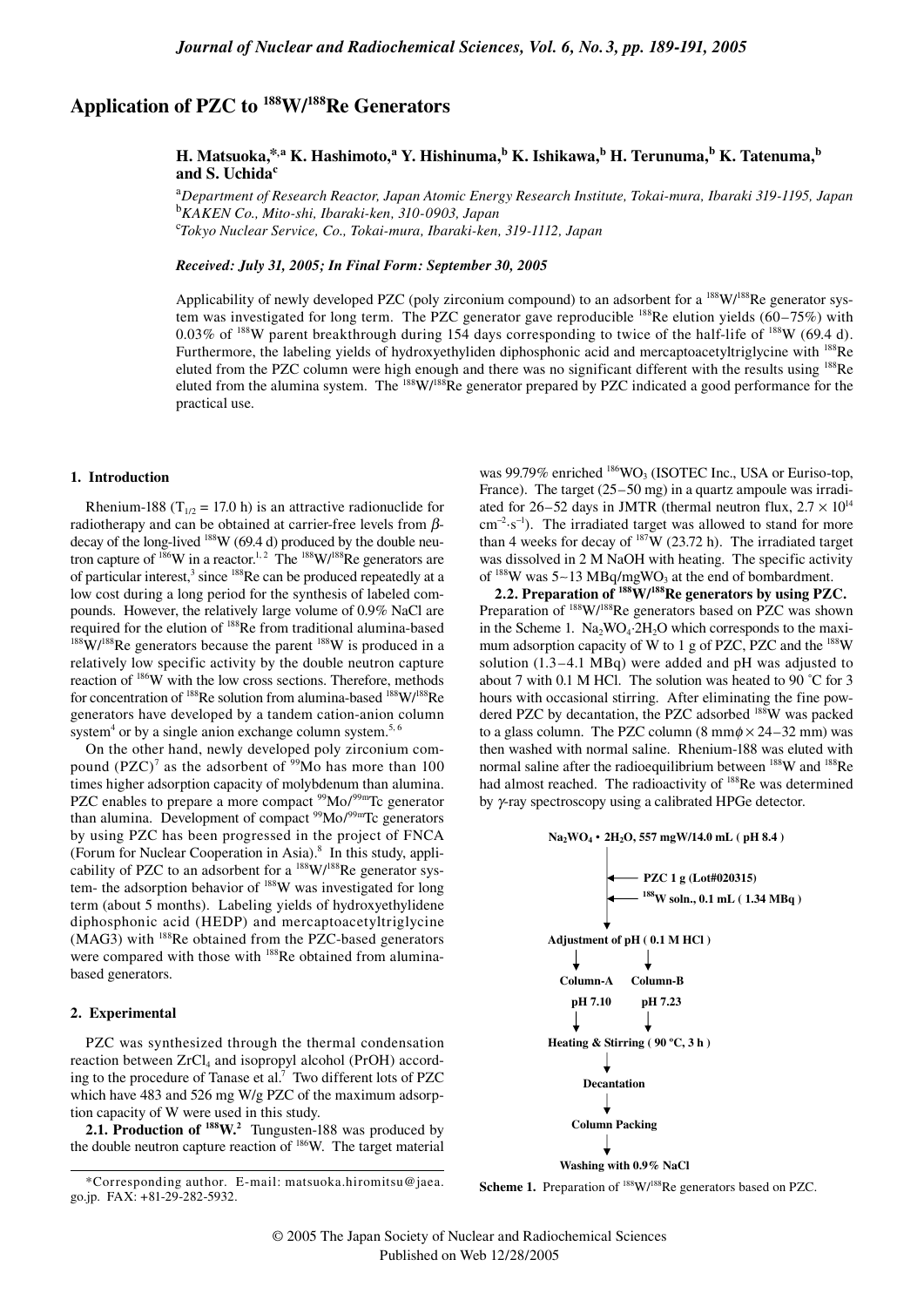The <sup>188</sup>W/<sup>188</sup>Re alumina generator was prepared as described in the literature.<sup>3</sup>

**2.3. Preparation of 188Re-HEDP and 188Re-MAG3.** 188Re-HEDP<sup>9</sup>: HEDP was purchased from Kishida Chemical Co., Japan. To an HEDP aqueous solution (35.8 mg/280 µL), distilled water (504 µL), *l*-ascorbic acid (4.56 mg), 1 M HCl (336  $\mu$ L), 400  $\mu$ L of a <sup>188</sup>Re solution from the generators (PZC and alumina), and 120  $\mu$ L of a stannous chloride solution (3.80 mg/ mL of  $SnCl<sub>2</sub> \cdot 2H<sub>2</sub>O/0.6$  M HCl) were added. The reaction mixture was allowed to react in boiling water for 30 min. The final pH of the reaction mixture was 0.7. Radiochemical yield of 188Re-HEDP was determined silica gel TLC (Merck No. 5735/acetone) and paper chromatography (Whatman No. 1/0.9% NaCl). The distribution of 188Re in TLC and PC was measured with a radioanalytic imaging system (AMBIS-100).

 $188$ Re-MAG3<sup>10</sup>: To 0.55 mg of S-Bz-MAG3, 450 µL of 0.1 M HCl and  $450 \mu L$  of a freshly prepared  $SnCl<sub>2</sub>·2H<sub>2</sub>O$  in 0.1 M citrate-buffer (pH = 5) (6 mg / mL of  $SnCl<sub>2</sub>·2H<sub>2</sub>O$ ) were added. The reaction mixture was vigorously stirred by ultrasonic waves and 300  $\mu$ L of a <sup>188</sup>Re solution from the generators was added. After stirring the solution by vortex, the mixture in a closed vial was allowed to react in boiling water for 30 min. The mixture was cooled on ice for 5–10 min. The final pH of the reaction mixture was 2.4. After the solution was filtered through a  $0.22 \mu m$  filter, radiochemical yields of  $^{188}$ Re-MAG3 were determined by HPLC (Hypersil BDS-5C18,  $4.6 \times 150$ mm, Chemco Science Co., Japan) using 4% EtOH - 0.01 M phosphate buffer ( $pH = 7$ ) at 1 mL/min of a flow rate. The liquid chromatograph used was a Waters 2690 separations module equipped with a Waters 996 photodiode array detector and a radio-HPLC detector (Packard Radiomatic 515TR).

#### **3. Results and Discussion**

**3.1. Adsorption yield of 188W to the PZC column.** After an non-adsorbed 188W was removed by the decantation and washing the column with 0.9% NaCl, adsorption yield of 188W to the PZC column was determined. Adsorption yield of <sup>188</sup>W to PZC was 70–95% and was almost the same as that of  $\rm{^{99}Mo.^8}$ 

**3.2. Elution behavior of 188Re from the PZC generator.**  Elution profile of 188Re from the PZC generator with 0.9% NaCl solution was investigated 12 days to 154 days after the column preparation, as shown in Figure 1. More than 90% of <sup>188</sup>Re was eluted from the PZC generator in the first 4 mL of the effluents, however no <sup>188</sup>Re was eluted from the alumina-based generator in the first few milliliters (the volume depends on column size). It is due to the fact that 188W distributed uniformly in the PZC column whereas 188W adsorbed on the top of alumina column. Furthermore, the elution profile was reproducible for 154 days after the column preparation. The flow rate of generators was influenced by the conditions of column preparation and was different ranging from 0.4 to 2.4 mL/min. However, the difference of the flow rate of generators in this range did not influence the elution profile of 188Re.

Figure 2 shows the elution yields of <sup>188</sup>Re from the PZC generators. Though the elution yield of <sup>188</sup>Re decreased gradually from 75% with increasing elapsed time, it was 56–60% even after 154 days. Decrease of the elution yield with increasing



Figure 2. Elution yield of <sup>188</sup>Re.



**Figure 1.** Elution behavior of <sup>188</sup>Re from the PZC generator (PZC column: 8 mm $\phi \times 32$  mm, alumina column: 10 mm $\phi \times 60$  mm).